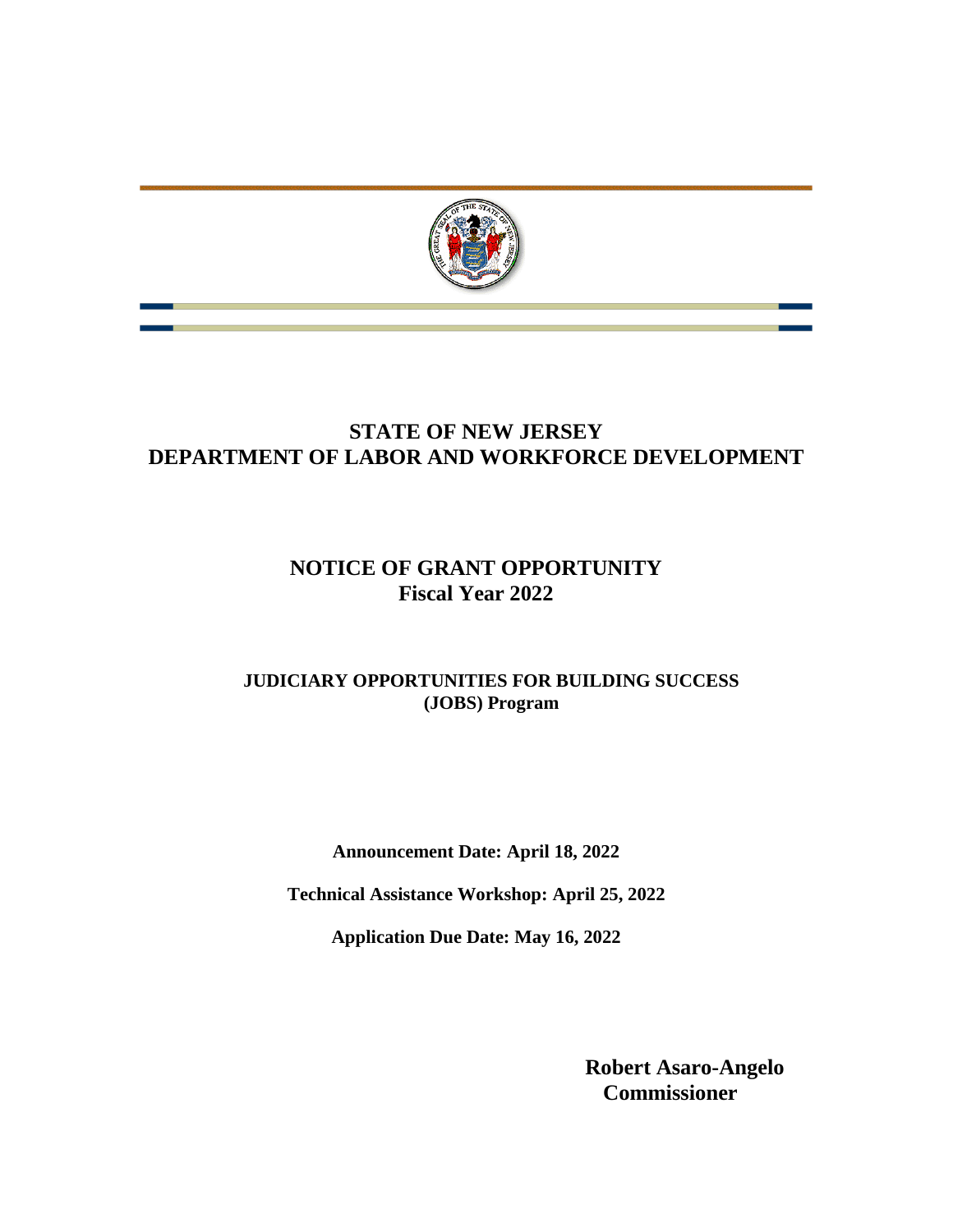## **Judiciary Opportunities For Building Success Notice of Grant Opportunity – FY 2022**

## **TABLE OF CONTENTS**

| Section A: | Name of Grant Program                                           | Page 2  |
|------------|-----------------------------------------------------------------|---------|
| Section B: | Purpose for Which the Grant Funds Will Be Used                  | Page 2  |
| Section C: | <b>Available Funding</b>                                        | Page 2  |
| Section D: | <b>Eligible Applicants</b>                                      | Page 3  |
| Section E: | <b>Targeted Population</b>                                      | Page 4  |
| Section F: | <b>Grantee Responsibilities</b>                                 | Page 4  |
| Section G: | Procedures for Eligible Entities to Apply for Grant Funds       | Page 4  |
| Section H: | <b>Technical Assistance Workshop and Application Submission</b> | Page 5  |
| Section I: | <b>Award Process</b>                                            | Page 5  |
| Section J: | Reporting and On-Site Technical Assistance Visits               | Page 6  |
| Section K: | <b>Program Outcomes</b>                                         | Page 6  |
| Section L: | Proposal Content and Checklist                                  | Page 7  |
| Section M: | <b>Evaluation Criteria</b>                                      | Page 10 |
| Section N: | <b>Effective Date and Term</b>                                  | Page 10 |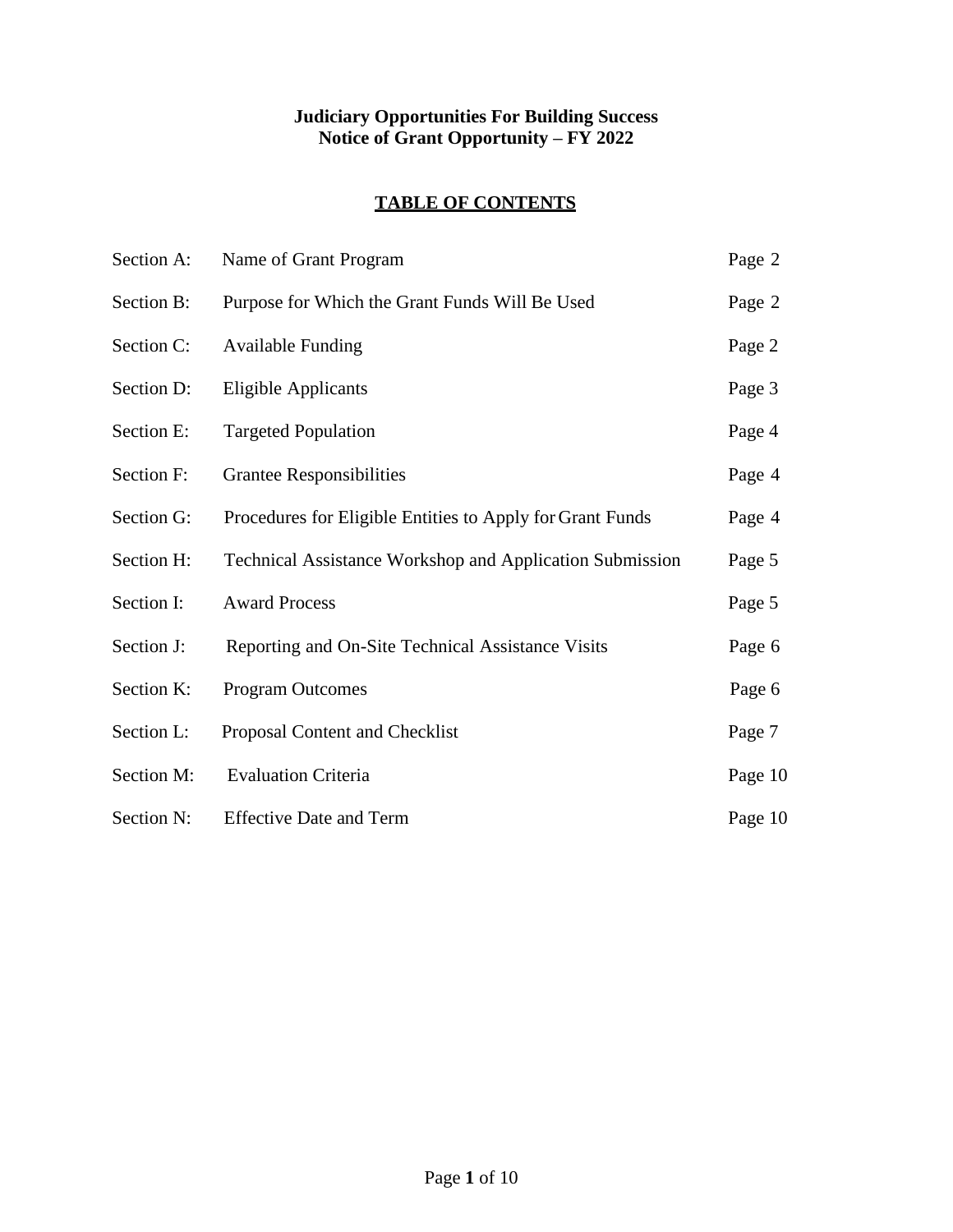## **Judiciary Opportunities for Building Success Notice of Grant Opportunity – FY 2022 Department of Labor and Workforce Development Notice of Availability of Grant Program Funds**

**Take Notice** that, in compliance with NJSA 52:14-34.4 et seq., the Department of Labor (hereinafter "the Department" or "NJDOL") regularly publishes on its website all notices of fund availability pertaining to Federal or State grant funds which may be awarded by the Department. The notices are posted on the following page [https://nj.gov/labor/](https://nj.gov/labor)[,](http://lwd.dol.state.nj.us/labor) under the heading "Public Notices" and the subheading "Notice of Availability of Grant Program Funds."

#### **A. NAME OF THE PROGRAM**

The Judiciary Opportunities for Building Success (JOBS) Program is a competitive grant offered by the New Jersey Department of Labor.

### **B. PURPOSE FOR WHICH THE FUNDS WILL BE USED**

This competitive Notice of Grant Opportunity (NGO) aims to increase employment opportunities for probation clients and significantly reduce the likelihood of recidivism. The NJDOL, in collaboration with the State Division of Probation (SDP), seeks to fund proposals that will provide training that improves employability and job placement services, on a fee-forservice basis, to probation clients of the SDP. There are over 130,000 probation clients throughout New Jersey under the supervision of the SDP. The justice-involved population encounters many unique challenges when attempting to return to the workforce. They often have multiple barriers to employment and require additional services and client-specific approaches to resolving those issues. Research has substantiated that employment is the most effective deterrent to recidivism.

#### **C. Available Funding**

The total funding available in Fiscal Year (FY) 2022 is estimated to be \$3,000,000 in funding from the Workforce Development Partnership Fund and is contingent upon availability. The grantee must provide basic skills and soft skills training, expungement/sealment assistance, job coaching, employment preparation, barrier elimination, job placement, occupation-specific employment training, apprenticeship preparation and referral, training that leads to an industryrecognized credential, and employment retention services. The maximum cost for delivery of services is \$3,000 per participant and shall be payable on the fee-for-service schedule. However, an agency may allocate less than the maximum cost per client if it wishes to serve more clients with the funding available. In addition, participants will be eligible to receive training incentive, and support payments capped at \$250.00 per week for a maximum of 12 weeks (\$3,000); that cost will not be included in the cost per client calculation but will need to be considered in the proposed budget presented by each applicant.

#### **D. Eligible Applicants**

Special consideration will be given to organizations that can demonstrate collaboration with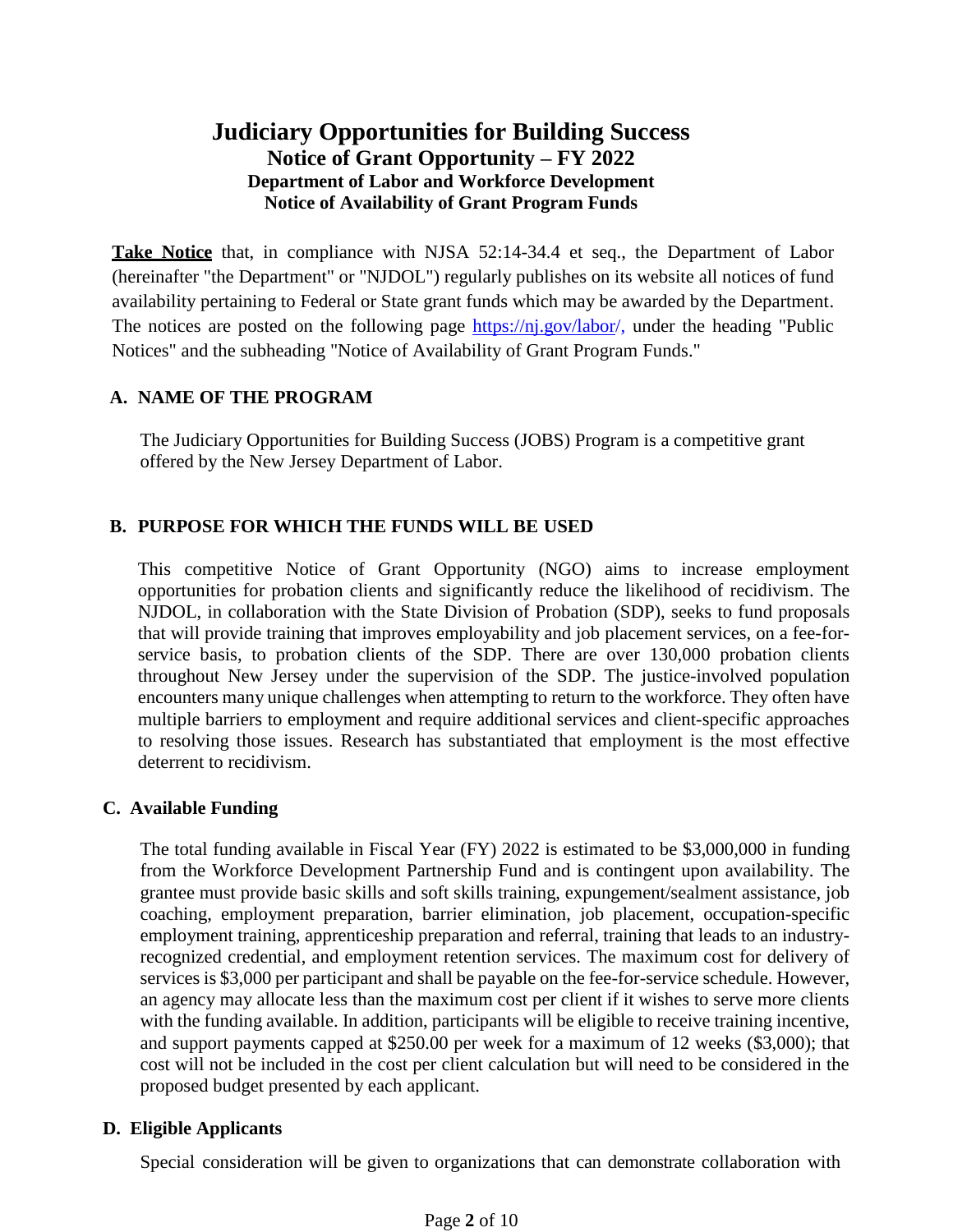educational institutions and faith-based/community-based organizations to effectuate the grant's purpose and have successfully worked with employers to secure unsubsidized employment for the targeted population. While a lead applicant must be, NJDOL encourages consortium and collaborative partnerships to meet this grant's goals.

This competitive grant program awards funding to lead agencies that provide training and employment placement services to participants referred by the State Division of Probation (SDP).

To be eligible for this NGO, the applicant must satisfy the following requirements:

- Must be a registered non-profit, for-profit, or governmental entity;
- Required to comply with the Affirmative Action Requirements of Public Law 1975, c. 124 (NJAC 17:27) and the requirements of the Americans with Disabilities Act of 1991 (PL 101-336).

The following organizations are eligible to apply as the lead agency:

- Public or private placement agencies;
- Employment and Training Providers
- Faith-based or community-based organizations;
- Public or private non-profit or for-profit agencies; and,
- Trade organizations that represent a particular trade, group of trades, contractors, or employers

Applicants must limit program services to probation clients under supervision of the SDP within the counties listed below for the three identified Primary Regions.

| <b>Primary Regions</b> | <b>County within each Region</b>                                           |
|------------------------|----------------------------------------------------------------------------|
| North                  | Bergen, Essex, Hudson, Morris, Passaic, Sussex, and<br>Warren.             |
| Central                | Burlington, Hunterdon, Middlesex, Monmouth, Mercer,<br>Somerset, and Union |
| South                  | Atlantic, Camden, Cape May, Cumberland, Gloucester,<br>Ocean, and Salem    |

Applicants may apply for one county or several counties within a region; applicants may also apply for more than one region but must make a separate application for each region. An organization that submits an application for one county, set of counties or one region is not precluded from participating as a partner in a different organization's application for a separate region. The proposed grant amount in each application must be based on the projected number of program participants and the corresponding maximum cost per participant (\$3,000). The actual award amount is contingent upon NJDOL approval and availability of funding. Only the most well-conceived and cost-effective proposals that meet this NGO's requirements will be funded.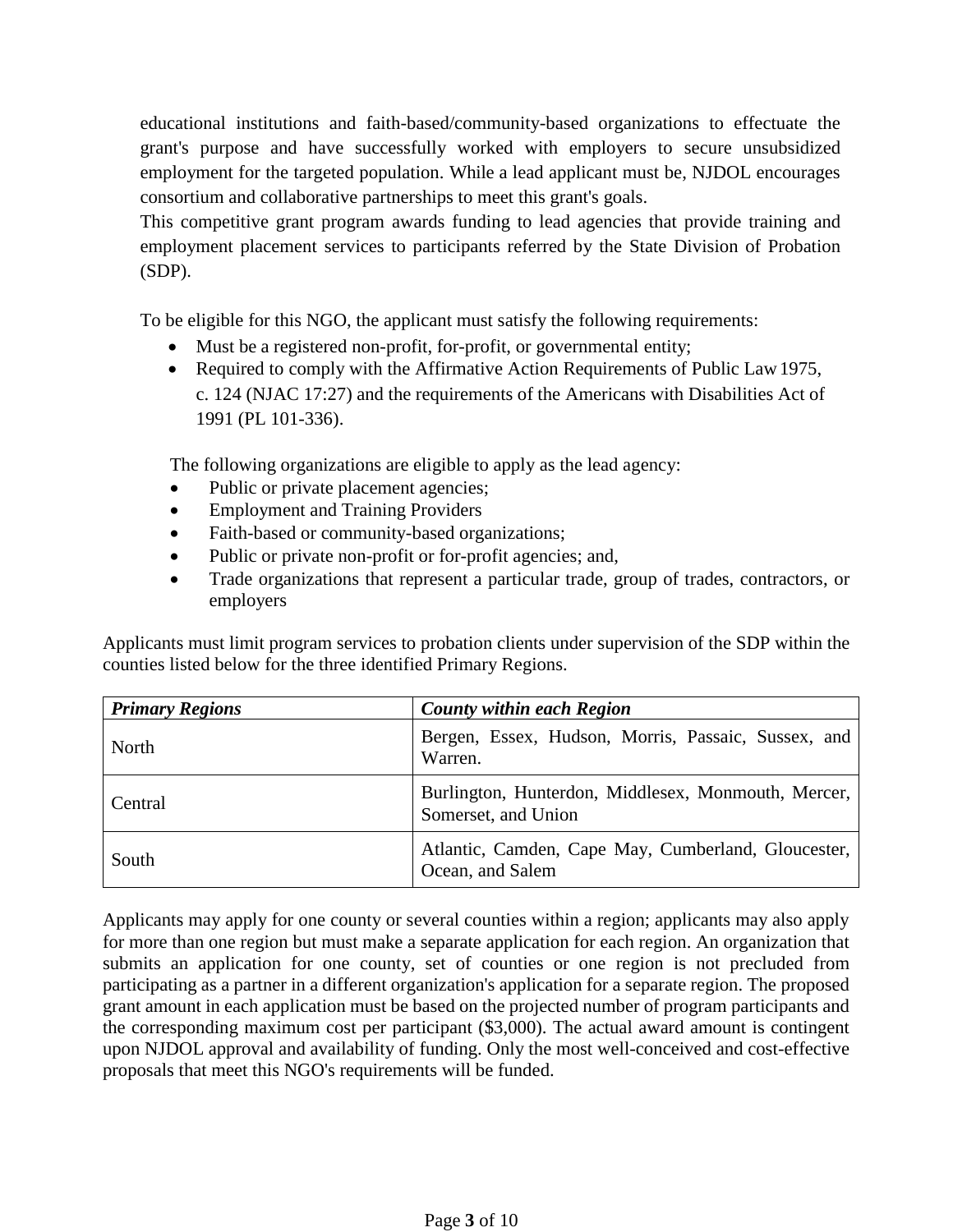#### **E. TARGET POPULATION**

The JOBS program participants must be referred by probation officers located in the corresponding districts throughout the State of New Jersey.

#### **F. GRANTEE RESPONSIBILITIES:**

**Employment and Training Services:** The lead agency will be responsible for providing probation clients referred to the program with case management services, barrier elimination and record expungement/sealment assistance, basic skills and soft skills training in a cohort model, job search and job placement assistance, and job retention support services.

**Barrier Elimination Services:** The grantee will be tasked with removing barriers to employment specifically associated with the target population. The following list below identifies justiceinvolved specific barriers to employment:

- Employer discrimination
- Complex expungement practices
- Occupational licensing regulations
- Transportation
- Lack of Identification Documents (Birth Certificates, Drivers Licenses, Social Security Cards)
- Limited Education
- Limited Life Skills and Financial Literacy
- Poor Work History
- Poor Work Credentials
- The stigma of a Criminal Record

**Employer Incentives:** In an effort to encourage employers to hire participants of the JOBS Program, NJDOL will provide "zero-cost" fidelity bonds through the Federal Bonding Program (FBP) to mitigate risk factors that often preclude justice-involved residents from securing sustainable employment. Additionally, NJDOL may offer on-the-job training (OJT) to provide financial assistance to employers hiring program participants, depending on available funding. The OJT and the FBP program will be administered separately from this NGO process and will not need to be included in your proposed budget.

**Workforce Development Board Coordination:** Grantees will be required to ensure that all JOBS program participants are registered with the local One-Stop Career Centers (OSCC). The OSCC will ensure that the participant is aware of all the appropriate resources and employer incentives available through the Workforce Development System.

## **G. PROCEDURES FOR ELIGIBLE ENTITIES TO APPLY FOR GRANT FUNDS**

The grantee serves as the applicant agency of record, the legally recognized fiscal agent for the grant project, and the single point of contact for NJDOL. The grantee will be expected to coordinate all aspects of the grant, i.e., project and spending plan, monitoring and reporting, outreach and recruitment, and fiscal management.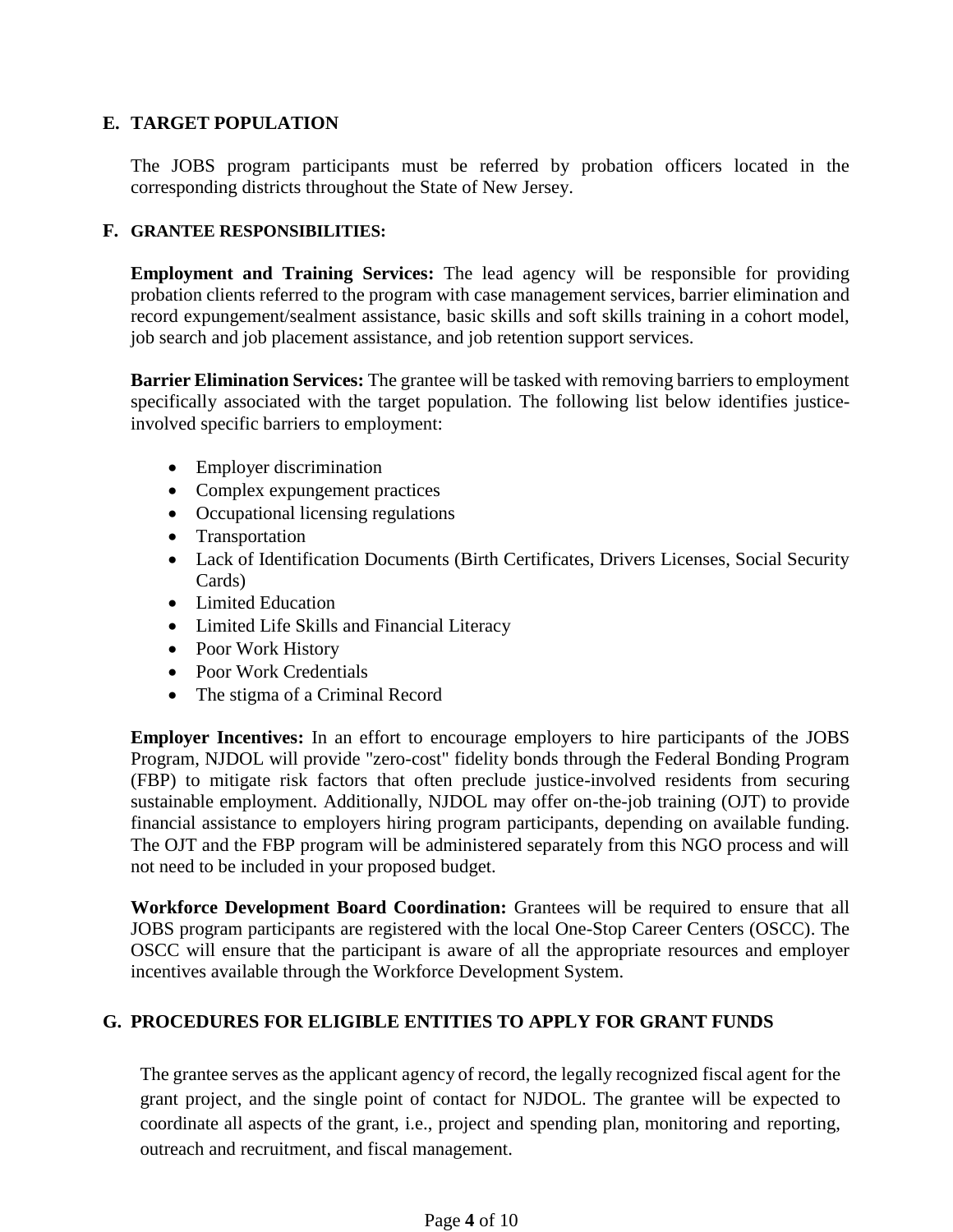It is essential that the applicant carefully construct results-oriented goals and objectives, together with the program description and budget, to provide a comprehensive plan of action to administer the program successfully. All applicants are considered new applicants for this funding cycle and will be evaluated on the basis of quality, comprehensiveness, completeness, accuracy, and appropriateness of response to the NGO. The standard evaluation criteria (page 10) will be used to review and select applications.

Under this grant program, applicants must provide a narrative description of their organizational capacity, resources, commitment, and any demonstrated employment and training, job retention, and employer relationship successes working with this grant's targeted population. Such information must be included as part of the applicant's "Narrative" section of the application. Please refer to page 10 for additional information.

#### **H. TECHNICAL ASSISTANCE WORKSHOP AND APPLICATION SUBMISSION**

NJDOL will provide a technical assistance workshop via Zoom on April 25, 2022, from 1:00 PM – 3:00 PM. Applicants that wish to attend, please log in using the link displayed below:

## [https://us02web.zoom.us/j/3243315983?pwd=dDI2cTBibnU3MGFCbk9xRjFCeWpWdz09](https://www.google.com/url?q=https://us02web.zoom.us/j/3243315983?pwd%3DdDI2cTBibnU3MGFCbk9xRjFCeWpWdz09&sa=D&source=calendar&ust=1618854751643000&usg=AOvVaw1AXPDCkAx1O3ZMSDsMhR4O) **Meeting ID: 324 331 5983 Passcode: 1234**

The completed and signed original application must be received by 4:00 PM on May 11, 2022 Faxed or mailed copies will not be accepted. All completed applications must be electronically submitted to [christopher.mckelvey@dol.nj.gov](mailto:christopher.mckelvey@dol.nj.gov) utilizing MS Word, MS Excel, and PDF only.

#### **I. AWARD PROCESS**

To be eligible for funding, the applicant must have satisfactorily completed the required elements of the NGO. NJDOL reserves the right to reject any application when circumstances indicate it is in the Department's best interest. NJDOL's best interests in this context include but are not limited to loss of funding, the applicant's inability to provide adequate services, an indication of misrepresentation of information, or non-compliance with State/Federal laws and regulations; and any existing NJDOL contracts and procedures.

Panel Review Process - All applications are subject to a Department panel review and final approval by the Commissioner of the Department of Labor. The panel review date is expected to conclude the week of June 3, 2022; following the panel review, applicants will be notified of their application status and any requested revisions. Upon completing all requested revisions and re-submitting completed applications within the required timelines, applicants will be notified of their application's final determination.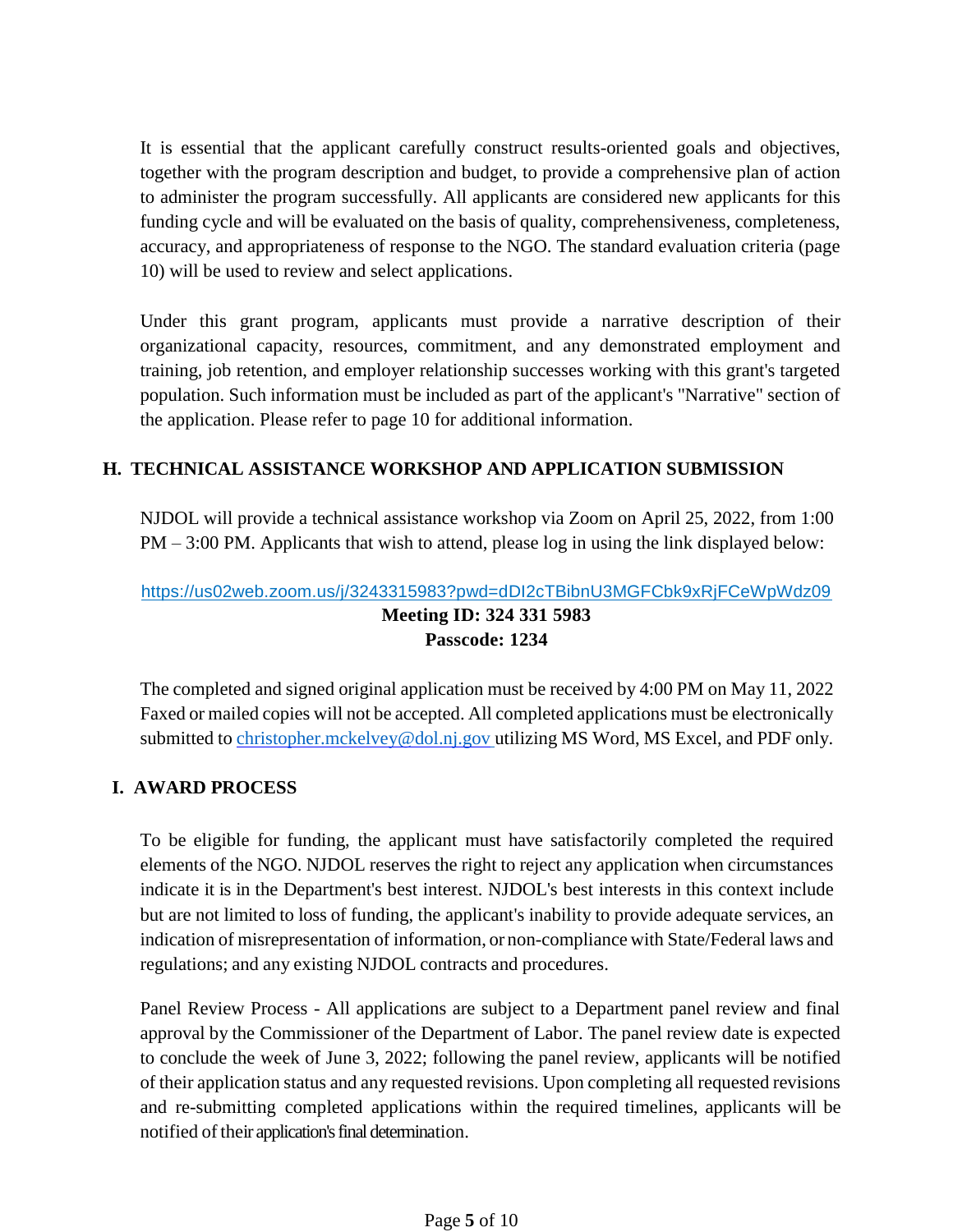#### **J. REPORTING AND ON-SITE TECHNICAL ASSISTANCE VISITS**

Grant recipients are required to maintain progress data and submit monthly program and fiscal reports documenting grant-related activities. The reports will be reviewed to ascertain the grantee's progress within the scope of work and its conformance with program regulations and enabling legislation. NJDOL will determine the format of the monthly reports, and the report form will be provided with the contract in a dashboard format.

Monthly financial reports must be submitted as required in the contract and are due by the 10<sup>th</sup> of each month. In addition, they must contain the following:

- Status of all expenditures listed in the budget detail and the amount expended each month along with supporting documents; and
- A State of New Jersey payment voucher submission for expenditures incurred during the month.

All programs will receive a minimum of one on-site technical assistance visit. The purpose of the visit will be to assess progress toward the program goals and objectives and the integrity of the program model. Grantees will be required to submit additional reports as requested by NJDOL.

### **K. PROGRAM OUTCOMES:**

**Tiered Fee for Service/Performance-Based Model:** Grantees will receive an initial reimbursement payment for each individual that receives Tier 1 services which include: basic skills and soft skills training, expungement/sealment assistance, job coaching, and barrier elimination services. Grantees will receive a subsequent reimbursement payment for the delivery of Tier 2 services, which include: job placement, occupation-specific employment training, apprenticeship referral and preparation, and training that leads to industry-recognized credentials and employment retention services.

**Training Incentive and Support Payments:** Each applicant may allocate up to \$3,000.00 per client to provide training support payments. This maximum disbursement per client will be \$250 per week for 12 weeks; the allotment shall be used to provide monetary support and incentivize the participation of program clients. Examples of allowable services and supports are incentive payment, transportation assistance, training, education, employer-required supplies, obtaining identification, and drivers' license reinstatement. The applicant must detail the specific services and associated costs in the budget summary.

Funds may only be used to support services specific to this award; hence, this funding may not be used to supplant or duplicate existing funding streams. Actual funding levels will depend on the availability of funds and satisfactory performance.

NJDOL reserves the right to rescind any unspent funds due to poor performance throughout the grant period. NJDOL also reserves the right to use this solicitation and competition to extend contracts of successful applicants for up to one year at a time, contingent upon available funding.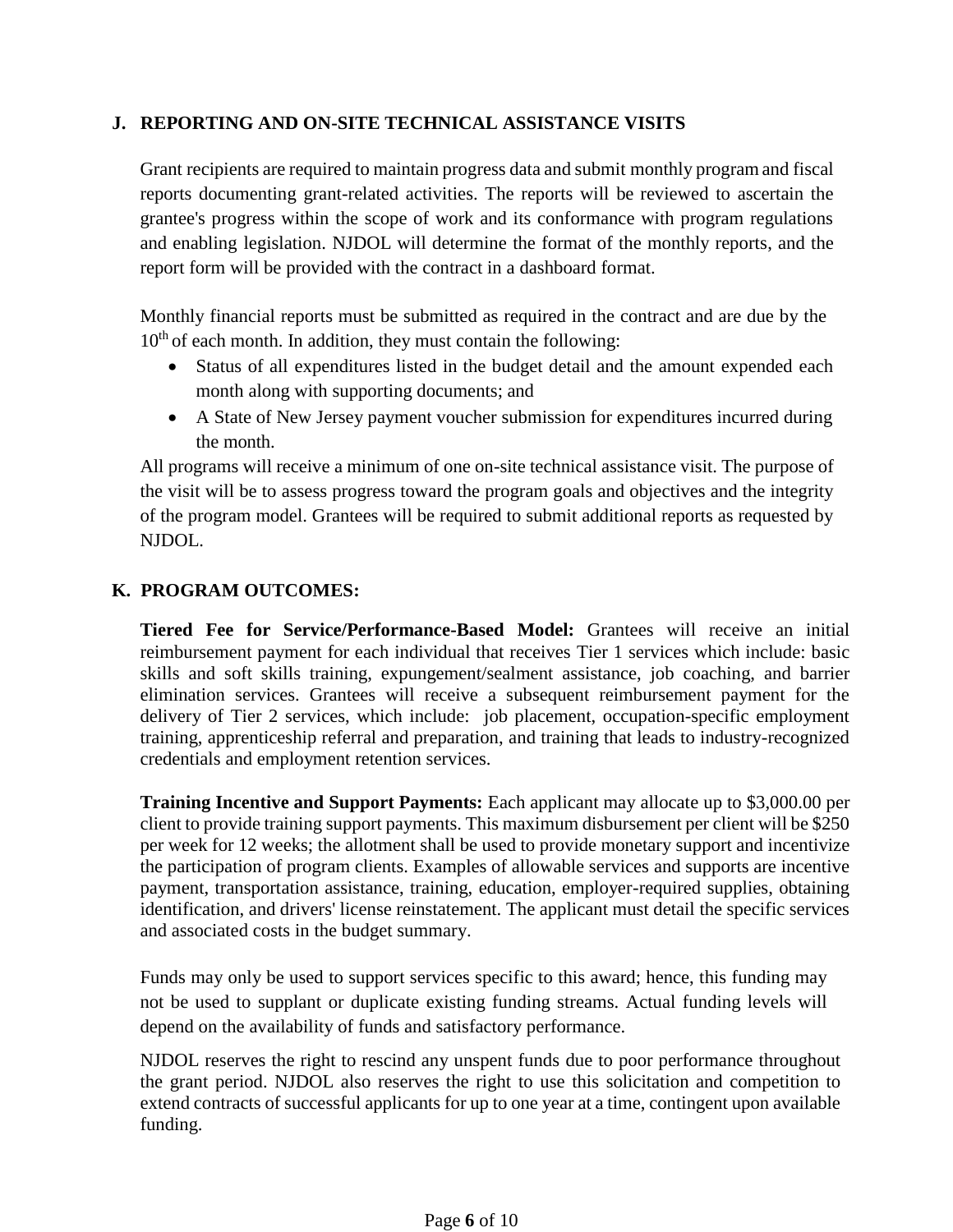The chart below details the maximum amount grantees can expend on grant activities and participant services. Please ensure budget submissions reflect the following funding allocations where appropriate:

| <b>Payment Benchmarks Worksheet</b>                        |                                                  |  |  |  |  |
|------------------------------------------------------------|--------------------------------------------------|--|--|--|--|
| <b>Benchmark</b>                                           | Payment per participant achieving this benchmark |  |  |  |  |
| Tier 1                                                     |                                                  |  |  |  |  |
| <b>Employability Training and Barrier Removal Services</b> | \$2,250                                          |  |  |  |  |
| Tier 2 (maximum of one funded career pathway service)      |                                                  |  |  |  |  |
| 1.) Occupation-Specific Employment Training                | \$750                                            |  |  |  |  |
| Apprenticeship Program Referral and Preparation            | \$750                                            |  |  |  |  |
| 3.) Training Leading to an Industry Recognized Credential  | \$750                                            |  |  |  |  |
| <b>Maximum Participant Cap and Supplemental Support</b>    |                                                  |  |  |  |  |
| Maximum per Participant Cap                                | \$3,000 (Based on a projected 500 Participants)  |  |  |  |  |
| Maximum Training Incentive and Support Payments            | \$3,000 (Based on a projected 500 Participants)  |  |  |  |  |

#### **L. PROPOSAL CONTENT AND CHECKLIST**

To ensure consistency and fairness of evaluation, NJDOL requires that each applicant seeking funding under this grant program submit an application that includes, at a minimum, the components listed below. All components in the proposal must be in the order as listed. It is important to note that failure to include the required documentation may result in the application being removed from consideration for funding. NJDOL's Standard Assurances and Certification is expected to be read before application submission. A description of each component is listed in this section after the checklist.

| <b>Required</b> | Form                                                            |
|-----------------|-----------------------------------------------------------------|
|                 | <b>Applicant Title Page (Attachment A)</b>                      |
|                 | Letter(s) of Commitment from Partner(s) (WIB, Partner Agencies) |
|                 | Narrative                                                       |
|                 | <b>Statement of Need</b>                                        |
|                 | Training Curriculum/Schedule                                    |
|                 | Participant Employment/Employability Sustainability Strategy    |
|                 | Program Overview                                                |
|                 | Organizational Commitment and Capacity                          |
|                 | <b>Budget Summary</b>                                           |
|                 | <b>Application Budget Instructions</b>                          |
|                 | <b>Application Budget (Attachment B)</b>                        |
|                 | <b>Standard Assurances and Certifications (Attachment C)</b>    |

The Program Narrative must be produced using the following formatting requirements:

- Font Times New Roman, 12 points;
- Spacing double spaced;
- Margins  $-1$ " top and bottom and 1" side margins;
- Pages must be numbered  $-X$  of X pages, centered at the bottom of the page;
- Charts and graphs are allowed but must be clearly labeled and described;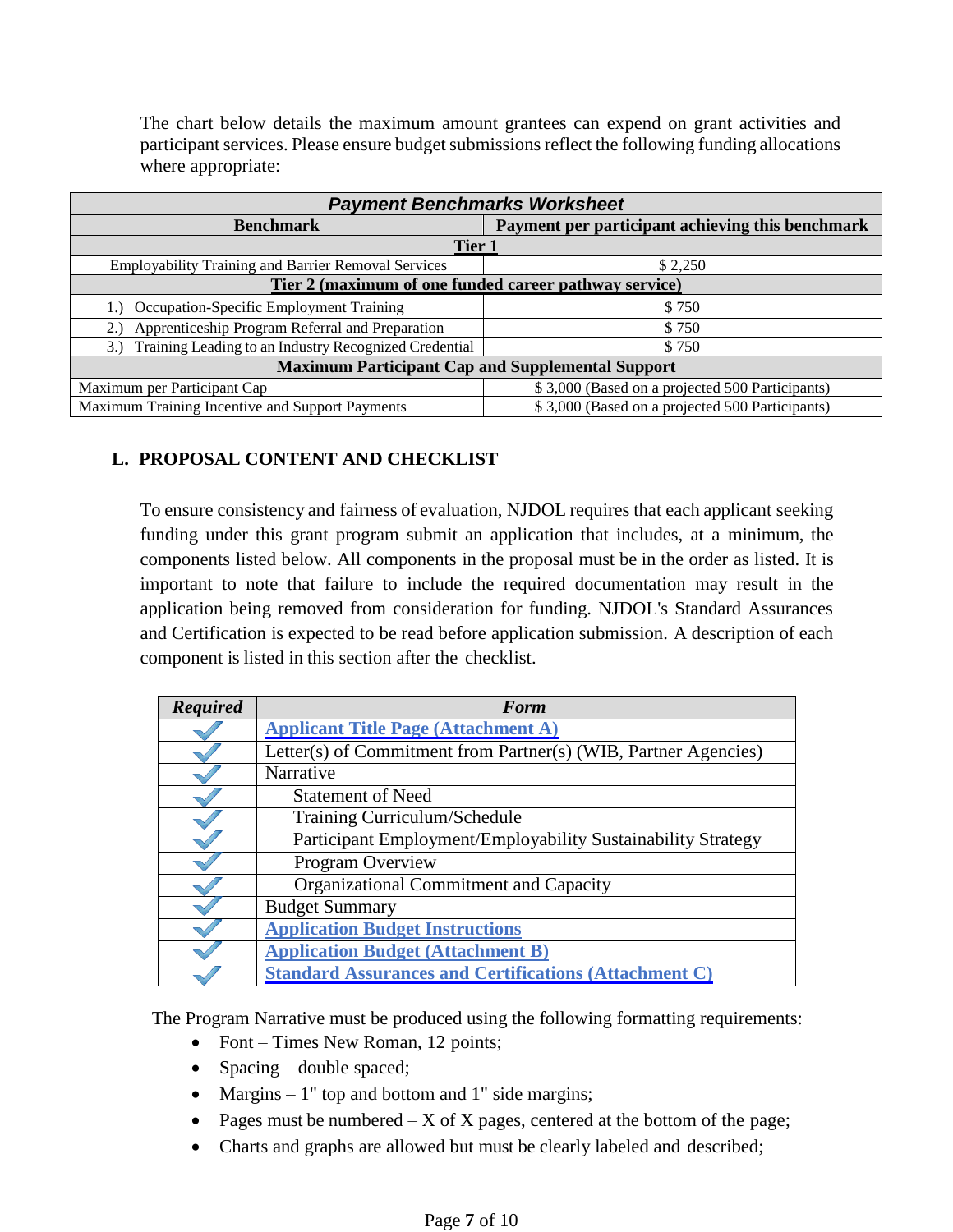- Applicant/Organization's name must be listed on each page;
- Proposals, including attachments, should not exceed 20 pages;
- Standard Assurances and Certifications are excluded from the 20-page count.

#### **Explanation of Proposal Components**

## *Programmatic:*

*Applicant Title Page* (Attachment A) *–* Complete all sections of the form and attach them to the front of the application. Ensure that all document sections are complete and all information is accurate on the form. In addition, the Chief Executive Officer must sign and date the form.

*Letter(s) of Commitment from Partner(s) –* A letter of commitment from the applicant's local Workforce Development Board is required. Letters of commitment from other partners such as training providers, treatment providers, supportive service providers, and employers are encouraged. The letter(s) should indicate the specific activities the partner(s) will be involved in.

*Standard Assurances and Certifications* (Attachment C) – The applicant must sign and agree to the terms and conditions outlined in the "Standard Assurances and Certifications."

## *Program Narrative*

*Statement of Need* – Demonstrate the need for the project in relation to the NGO. A need is defined as the difference between the current status and the outcomes that the applicant would like to achieve. Documentation may include a demographic description of your targeted area, including employers, jobs, and research relating to employment and training service delivery models for the target population.

*Training Curriculum and Schedule* – It is required that each applicant submit a curriculum outlining the training modules that focus on basic skills/soft skills instruction and workforce readiness instruction within this section of the NGO. The applicant must indicate the associated hours attributed to the completion of the training component of the proposal. Proposals that include training that leads to industry-recognized certification will be given special consideration.

*Participant Employment/Employability Sustainability Strategy* – Each grantee will need to provide a narrative summary of their entity's participant employment sustainability strategy, delineating practices, techniques, partnerships, business relationships, and resources that will be leveraged to secure sustainable employment or employability for the participants of the program. Proposals that include business relationships or partnerships that have yielded job opportunities for the justiceinvolved population specifically or the disadvantaged populations will be given special consideration.

*Program Overview* – In this section, the applicant is to provide an overview of how the services detailed in the proposal will be implemented and the timeframes involved, explicitly addressing the following: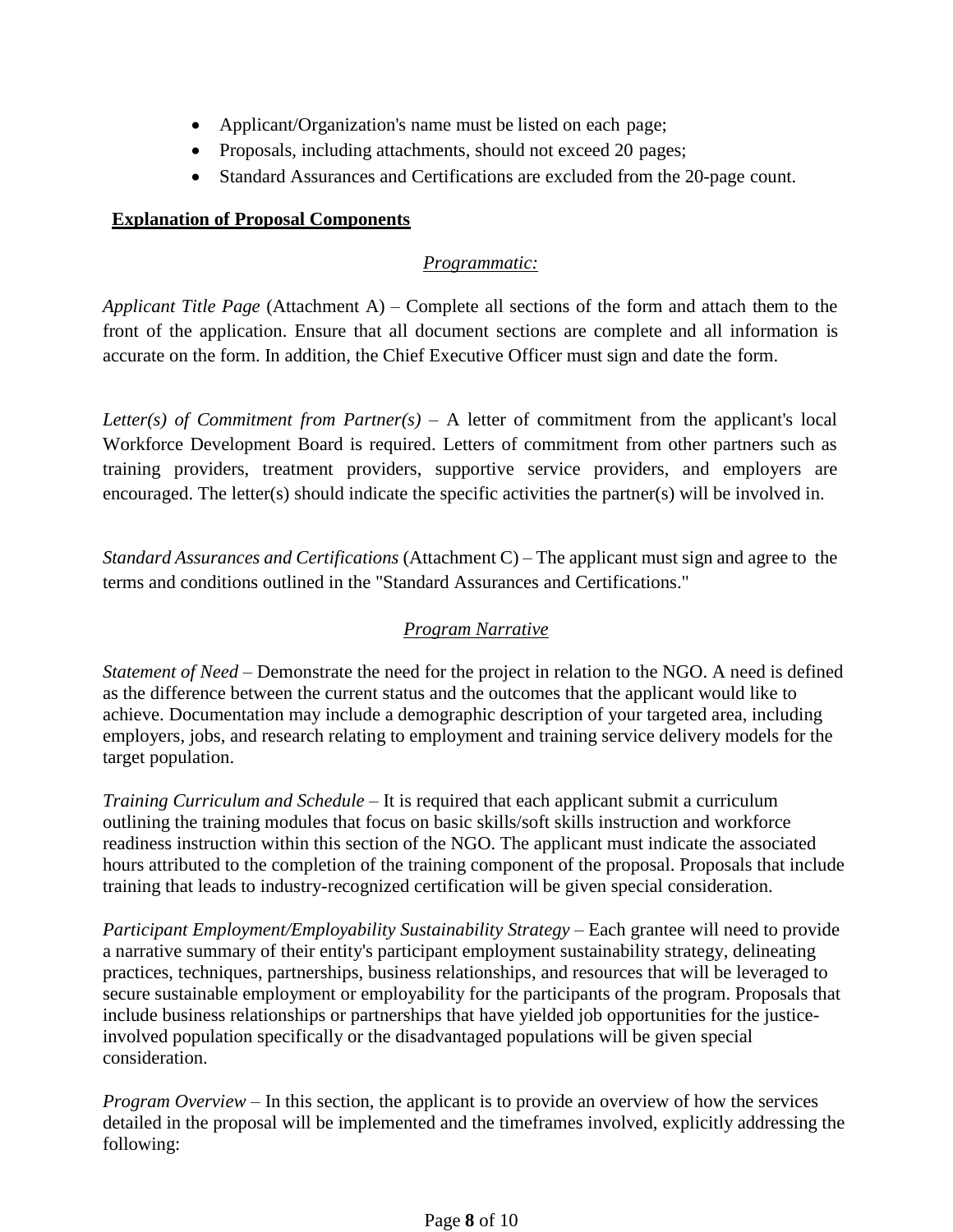- How the applicant's approach satisfies the requirements as stated in the NGO;
- The applicant's understanding of the program expectations and outcomes as stated in the NGO;
- All anticipated collaboration with other entities in the course of fulfilling the requirements of the contract resulting from this NGO;
- Resolutions to anticipated barriers and potential problems the applicant foresees itself and the State encountering in the successful realization of the initiative described herein; and
- All other resources needed by the applicant to satisfy the contract requirements resulting from this NGO.
- The best practice(s) that will be used in the design and implementation of the program.
- Policies on the protection of applicant personal identification information (PII) and medical information per the Health Insurance Portability and Accountability Act HIPAA), a US law designed to provide privacy standards to protect patients' medical records and other health information provided to health plans, doctors, hospitals and other health-care providers confidentiality.

*Organizational Commitment and Capacity* – Applicants need to describe their commitment to addressing the conditions and needs identified in this NGO, including the existing organizational support for implementing the proposed project. Please include charts of staff names, titles, duties/responsibilities, and time allocation related to this grant. The applicant must also state they have the management information system (MIS), equipment, and capacity needed to properly track and report participant demographic and performance data to NJDOL and demonstrate the ability to complete all required monthly reports and requests for information in accordance with protocol and timelines established by NJDOL. The applicant should also describe their experience in conducting training that has supported justice-involved persons. Additionally, the applicant should focus on how previous experience will be applied to ensure the proposed project's successful implementation. The applicant should describe how they will establish networking, mentoring, and leadership opportunities during and after the project.

## *Budget Summary and Application Budget*

*Budget Summary –* The budget summary must indicate all sources of funds and include the rationale for the uses of the performance-based award, emphasizing the costs of the methods, staffing, marketing, training, equipment, and supplies needed to achieve the goals of this NGO.

*Application Budget* (Attachment B) *–* The Application Budget must be fully supported by information provided in the Budget Summary. The organizational commitment and capacity section must substantiate the projected service numbers. Budgets will be reviewed using the State of New Jersey policies and regulations as a guideline.

## **M. EVALUATION CRITERIA**

This NGO is competitive and will be reviewed by a selection committee using a pre-established set of requirements, which will include, but not be limited to the following: